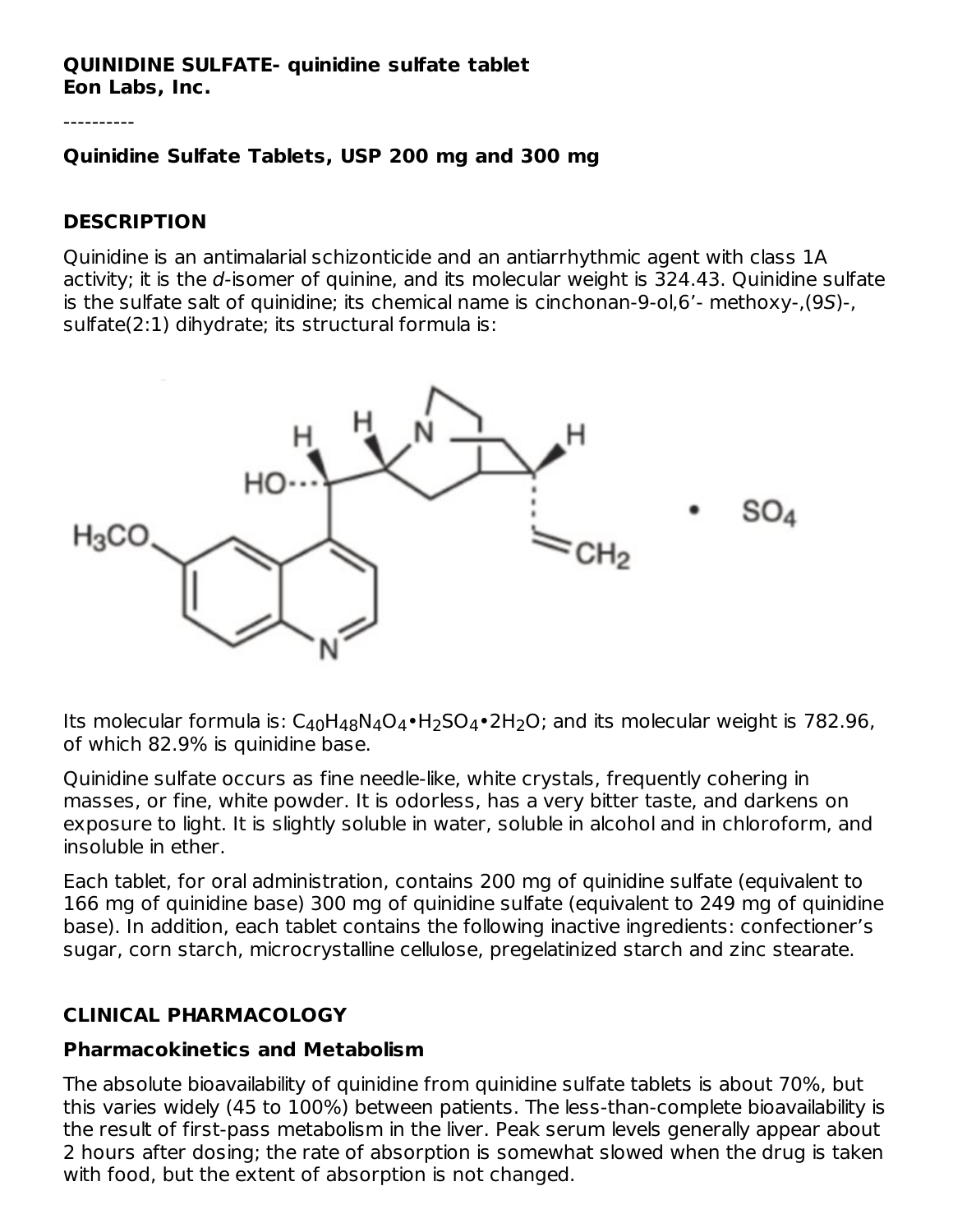The **volume of distribution** of quinidine is 2 to 3 L/kg in healthy young adults, but this may be reduced to as little as 0.5 L/kg in patients with congestive heart failure, or increased to 3 to 5 L/kg in patients with cirrhosis of the liver. At concentrations of 2 to 5 mg/L (6.5 to 16.2 μmol/L), the fraction of quinidine bound to plasma proteins (mainly to  $\alpha_1$ -acid glycoprotein and to albumin) is 80 to 88% in adults and older children, but it is lower in pregnant women, and in infants and neonates it may be as low as 50 to 70%. Because  $\alpha_1$ -acid glycoprotein levels are increased in response to stress, serum levels of total quinidine may be greatly increased in settings such as acute myocardial infarction, even though the serum content of unbound (active) drug may remain normal. Protein binding is also increased in chronic renal failure, but binding abruptly descends toward or below normal when heparin is administered for hemodialysis.

Quinidine **clearance** typically proceeds at 3 to 5 mL/min/kg in adults, but clearance in children may be twice or three times as rapid. The elimination half-life is 6 to 8 hours in adults and 3 to 4 hours in children. Quinidine clearance is unaffected by hepatic cirrhosis, so the increased volume of distribution seen in cirrhosis leads to a proportionate increase in the elimination half-life.

Most quinidine is eliminated hepatically via the action of cytochrome <code>P450</code><sub>IIIA4</sub>; there are several different hydroxylated metabolites, and some of these have antiarrhythmic activity.

The most important of quinidine's metabolites is 3-hydroxyquinidine (3HQ), serum levels of which can exceed those of quinidine in patients receiving conventional doses of quinidine sulfate. The volume of distribution of 3HQ appears to be larger than that of quinidine, and the elimination half-life of 3HQ is about 12 hours.

As measured by antiarrhythmic effects in animals, by QT $_{\rm C}$  prolongation in human volunteers, or by various in vitro techniques, 3HQ has at least half the antiarrhythmic activity of the parent compound, so it may be responsible for a substantial fraction of the effect of quinidine sulfate in chronic use.

When the urine pH is less than 7, about 20% of administered quinidine appears unchanged in the urine, but this fraction drops to as little as 5% when the urine is more alkaline. Renal clearance involves both glomerular filtration and active tubular secretion, moderated by (pH-dependent) tubular reabsorption. The net renal clearance is about 1 mL/min/kg in healthy adults. When renal function is taken into account, quinidine clearance is apparently independent of patient age.

**Assays** of serum quinidine levels are widely available, but the results of modern assays may not be consistent with results cited in the older medical literature. The serum levels of quinidine cited in this package insert are those derived from specific assays, using either benzene extraction or (preferably) reverse-phase high-pressure liquid chromatography. In matched samples, older assays might unpredictably have given results that were as much as two or three times higher. A typical "therapeutic" concentration range is 2 to 6 mg/L (6.2 to 18.5 μmol/L).

#### **Mechanisms of Action**

In patients with malaria, quinidine acts primarily as an intra-erythrocytic schizonticide, with little effect upon sporozites or upon pre-erythrocytic parasites. Quinidine is gametocidal to Plasmodium vivax and P. malariae, but not to P. falciparum.

In cardiac muscle and in Purkinje fibers, quinidine depresses the rapid inward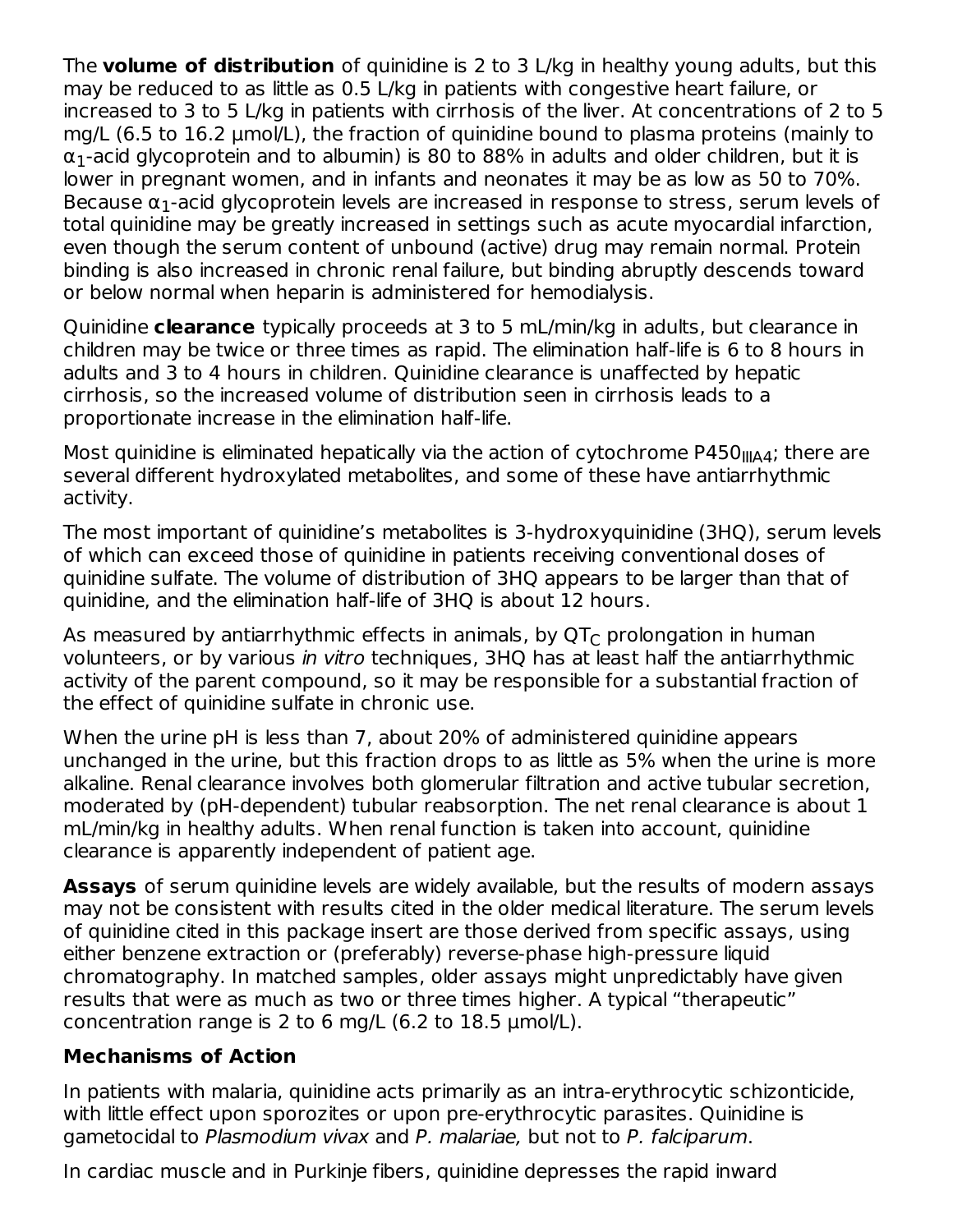depolarizing sodium current, thereby slowing phase-0 depolarization and reducing the amplitude of the action potential without affecting the resting potential. In normal Purkinje fibers, it reduces the slope of phase-4 depolarization, shifting the threshold voltage upward toward zero. The result is slowed conduction and reduced automaticity in all parts of the heart, with increase of the effective refractory period relative to the duration of the action potential in the atria, ventricles, and Purkinje tissues. Quinidine also raises the fibrillation thresholds of the atria and ventricles, and it raises the ventricular defibrillation threshold as well. Quinidine's actions fall into class 1A in the Vaughan-Williams classification.

By slowing conduction and prolonging the effective refractory period, quinidine can interrupt or prevent reentrant arrhythmias and arrhythmias due to increased automaticity, including atrial flutter, atrial fibrillation, and paroxysmal supraventricular tachycardia. In patients with the sick sinus syndrome, quinidine can cause marked sinus node depression and bradycardia. In most patients, however, use of quinidine is associated with an increase in the sinus rate.

Quinidine prolongs the QT interval in a dose-related fashion. This may lead to increased ventricular automaticity and polymorphic ventricular tachycardias, including torsades de pointes (see **WARNINGS**).

In addition, quinidine has anticholinergic activity, it has negative inotropic activity, and it acts peripherally as an  $\alpha$ -adrenergic antagonist (that is, as a vasodilator).

## **Clinical Effects**

### **Maintenance of Sinus Rhythm After Conversion From Atrial Fibrillation**

In six clinical trials (published between 1970 and 1984) with a total of 808 patients, quinidine (418 patients) was compared to nontreatment (258 patients) or placebo (132 patients) for the maintenance of sinus rhythm after cardioversion from chronic atrial fibrillation. Quinidine was consistently more efficacious in maintaining sinus rhythm, but a metaanalysis found that mortality in the quinidine-exposed patients (2.9%) was significantly greater than mortality in the patients who had not been treated with active drug (0.8%). Suppression of atrial fibrillation with quinidine has theoretical patient benefits (e.g., improved exercise tolerance; reduction in hospitalization for cardioversion; lack of arrhythmiarelated palpitations, dyspnea, and chest pain; reduced incidence of systemic embolism and/or stroke), but these benefits have never been demonstrated in clinical trials. Some of these benefits (e.g., reduction in stroke incidence) may be achievable by other means (anticoagulation).

By slowing the rate of atrial flutter/fibrillation, quinidine can decrease the degree of atrioventricular block and cause an increase, sometimes marked, in the rate at which supraventricular impulses are successfully conducted by the atrioventricular node, with a resultant paradoxical increase in ventricular rate (see **WARNINGS**).

### **Non-Life-Threatening Ventricular Arrhythmias**

In studies of patients with a variety of ventricular arrhythmias (mainly frequent ventricular premature beats and non-sustained ventricular tachycardia), quinidine (total  $N=502$ ) has been compared to flecainide (N=141), mexiletine (N=246), propafenone  $(N=53)$ , and tocainide  $(N=67)$ . In each of these studies, the mortality in the quinidine group was numerically greater than the mortality in the comparator group. When the studies were combined in a metaanalysis, quinidine was associated with a statistically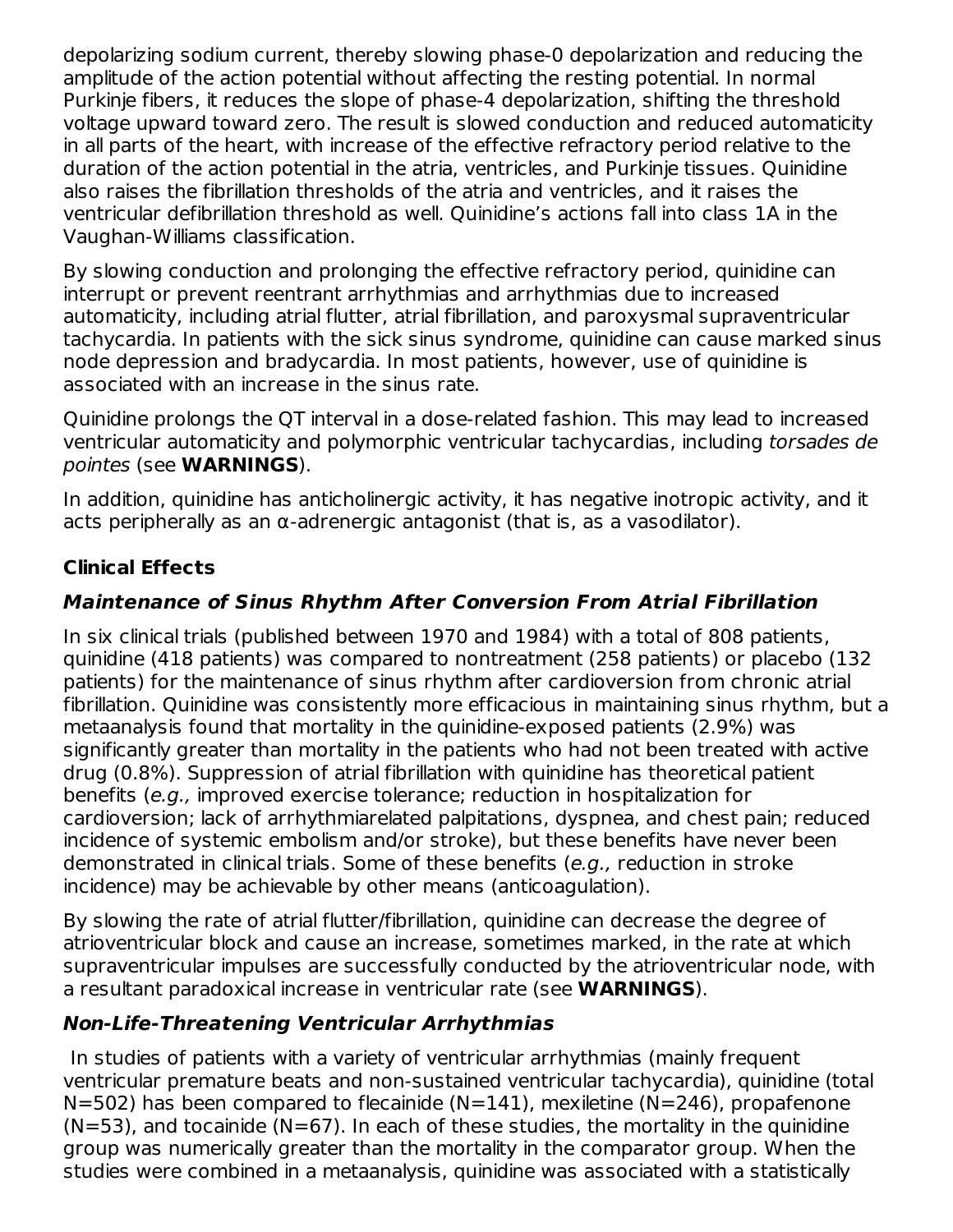significant threefold relative risk of death.

At therapeutic doses, quinidine's only consistent effect upon the surface electrocardiogram is an increase in the QT interval. This prolongation can be monitored as a guide to safety, and it may provide better guidance than serum drug levels (see **WARNINGS**).

### **INDICATIONS AND USAGE**

#### **Conversion of Atrial Fibrillation/Flutter**

In patients with symptomatic atrial fibrillation/flutter whose symptoms are not adequately controlled by measures that reduce the rate of ventricular response, quinidine sulfate is indicated as a means of restoring normal sinus rhythm. If this use of quinidine sulfate does not restore sinus rhythm within a reasonable time (see **DOSAGE AND ADMINISTRATION**), then quinidine sulfate should be discontinued.

### **Reduction of Frequency of Relapse Into Atrial Fibrillation/Flutter**

Chronic therapy with quinidine sulfate is indicated for some patients at high risk of symptomatic atrial fibrillation/flutter, generally patients who have had previous episodes of atrial fibrillation/flutter that were so frequent and poorly tolerated as to outweigh, in the judgement of the physician and the patient, the risks of prophylactic therapy with quinidine sulfate. The increased risk of death should specifically be considered. Quinidine sulfate should be used only after alternative measures (e.g., use of other drugs to control the ventricular rate) have been found to be inadequate.

In patients with histories of frequent symptomatic episodes of atrial fibrillation/flutter, the goal of therapy should be an increase in the average time between episodes. In most patients, the tachyarrhythmia will recur during therapy, and a single recurrence should not be interpreted as therapeutic failure.

### **Suppression of Ventricular Arrhythmias**

Quinidine sulfate is also indicated for the suppression of recurrent documented ventricular arrhythmias, such as sustained ventricular tachycardia, that in the judgement of the physician are lifethreatening. Because of the proarrhythmic effects of quinidine, its use with ventricular arrhythmias of lesser severity is generally not recommended, and treatment of patients with asymptomatic ventricular premature contractions should be avoided. Where possible, therapy should be guided by the results of programmed electrical stimulation and/or Holter monitoring with exercise.

Antiarrhythmic drugs (including quinidine sulfate) have not been shown to enhance survival in patients with ventricular arrhythmias.

### **Treatment of Malaria**

Quinidine sulfate is also indicated in the treatment of life-threatening Plasmodium falciparum malaria.

## **CONTRAINDICATIONS**

Quinidine is contraindicated in patients who are known to be allergic to it, or who have developed thrombocytopenic purpura during prior therapy with quinidine or quinine.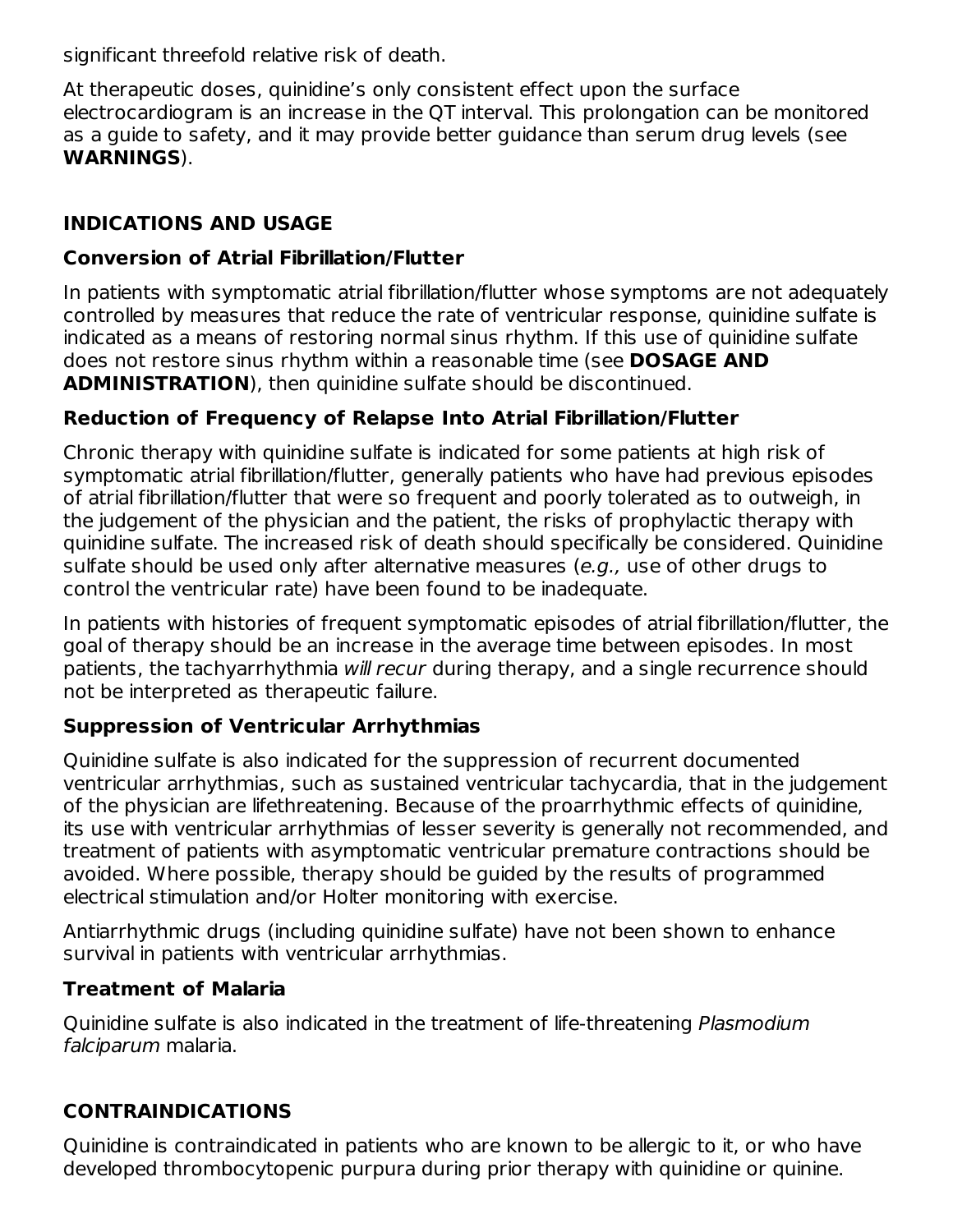In the absence of a functioning artificial pacemaker, quinidine is also contraindicated in any patient whose cardiac rhythm is dependent upon a junctional or idioventricular pacemaker, including patients in complete atrioventricular block.

Quinidine is also contraindicated in patients who, like those with myasthenia gravis, might be adversely affected by an anticholinergic agent.

#### **WARNINGS**

#### **Mortality**

**In many trials of antiarrhythmic therapy for non-life-threatening arrhythmias, active antiarrhythmic therapy has resulted in increased mortality; the risk of active therapy is probably greatest in patients with structural heart disease.**

**In the case of quinidine used to prevent or defer recurrence of atrial flutter/fibrillation, the best available data come from a metaanalysis CLINICAL PHARMACOLOGY/Clinical Effectsabove. In the patients studied in the trials there analyzed, the mortality associated with the use of quinidine was more than three times as great as the mortality associated with the use of placebo.**

**Another metaanalysis, also described under CLINICAL PHARMACOLOGY/Clinical Effects**, **showed that in patients with various non-life-threatening ventricular arrhythmias, the mortality associated with the use of quinidine was consistently greater than that associated with the use of any of a variety of alternative antiarrhythmics.**

### **Proarrhythmic Effects**

Like many other drugs (including all other class IA antiarrhythmics), quinidine prolongs the QT $_{\mathsf C}$  interval, and this can lead to *torsades de pointes,* a life-threatening ventricular arrhythmia (see **OVERDOSAGE**). The risk of torsades is increased by bradycardia, hypokalemia, hypomagnesemia, hypocalcemia, or high serum levels of quinidine, but it may appear in the absence of any of these risk factors. The best predictor of this arrhythmia appears to be the length of the QT $_{\rm C}$  interval, and quinidine should be used with extreme care in patients who have preexisting long- QT syndromes, who have histories of torsades de pointes of any cause, or who have previously responded to quinidine (or other drugs that prolong ventricular repolarization) with marked lengthening of the QT $_{\rm C}$  interval. Estimation of the incidence of *torsades* in patients with therapeutic levels of quinidine is not possible from the available data. Other ventricular arrhythmias that have been reported with quinidine include frequent extrasystoles, ventricular tachycardia, ventricular flutter, and ventricular fibrillation.

### **Paradoxical Increase in Ventricular Rate in Atrial Flutter/Fibrillation**

When quinidine is administered to patients with atrial flutter/fibrillation, the desired pharmacologic reversion to sinus rhythm may (rarely) be preceded by a slowing of the atrial rate with a consequent increase in the rate of beats conducted to the ventricles.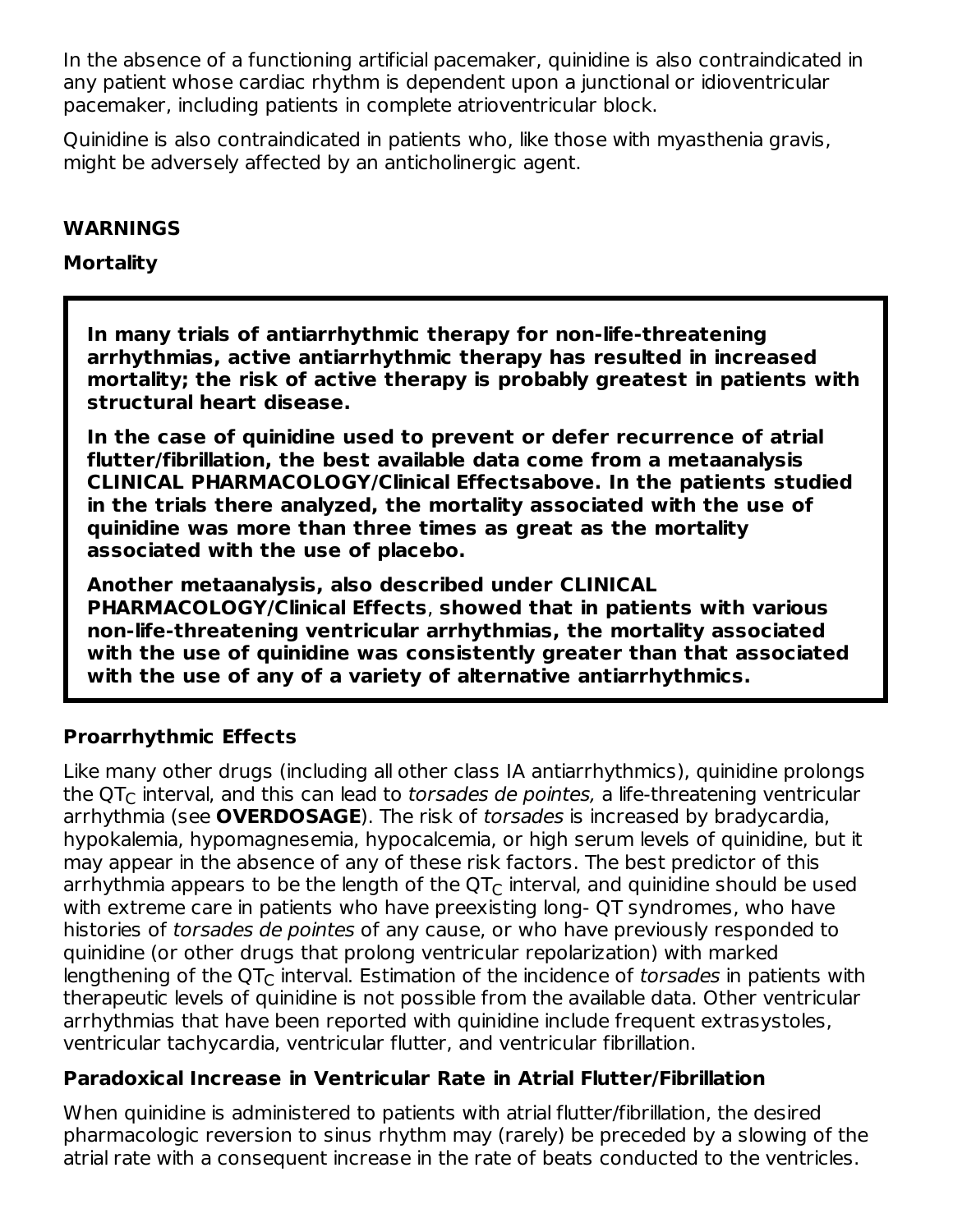The resulting ventricular rate may be very high (greater than 200 beats per minute) and poorly tolerated. This hazard may be decreased if partial atrioventricular block is achieved prior to initiation of quinidine therapy, using conduction-reducing drugs such as digitalis, verapamil, diltiazem, or a β-receptor blocking agent.

## **Exacerbated Bradycardia in Sick Sinus Syndrome**

In patients with the sick sinus syndrome, quinidine has been associated with marked sinus node depression and bradycardia.

### **Pharmacokinetic Considerations**

Renal or hepatic dysfunction causes the elimination of quinidine to be slowed, while congestive heart failure causes a reduction in quinidine's apparent volume of distribution. Any of these conditions can lead to quinidine toxicity if dosage is not appropriately reduced. In addition, interactions with coadministered drugs can alter the serum concentration and activity of quinidine, leading either to toxicity or to lack of efficacy if the dose of quinidine is not appropriately modified. (See **PRECAUTIONS /Drug Interactions.**)

## **Vagolysis**

Because quinidine opposes the atrial and A-V nodal effects of vagal stimulation, physical or pharmacological vagal maneuvers undertaken to terminate paroxysmal supraventricular tachycardia may be ineffective in patients receiving quinidine.

# **PRECAUTIONS**

## **Heart Block**

In patients without implanted pacemakers who are at high risk of complete atrioventricular block (e.g., those with digitalis intoxication, second-degree atrioventricular block, or severe intraventricular conduction defects), quinidine should be used only with caution.

### **Drug Interactions**

## **Altered Pharmacokinetics of Quinidine**

Drugs that alkalinize the urine (**carbonic-anhydrase inhibitors, sodium bicarbonate, thiazide diuretics**) reduce renal elimination of quinidine.

By pharmacokinetic mechanisms that are not well understood, quinidine levels are increased by coadministration of **amiodarone** or **cimetidine.** Very rarely, and again by mechanisms not understood, quinidine levels are decreased by coadministration of **nifedipine.**

Hepatic elimination of quinidine may be accelerated by coadministration of drugs (**phenobarbital, phenytoin, rifampin**) that induce production of cytochrome P450<sub>IIIA4</sub>.

Perhaps because of competition for the P450 $_{\rm IIIAA}$  metabolic pathway, quinidine levels rise when **ketaconazole** is coadministered.

Coadministration of **propranolol** usually does not affect quinidine pharmacokinetics, but in some studies the β-blocker appeared to cause increases in the peak serum levels of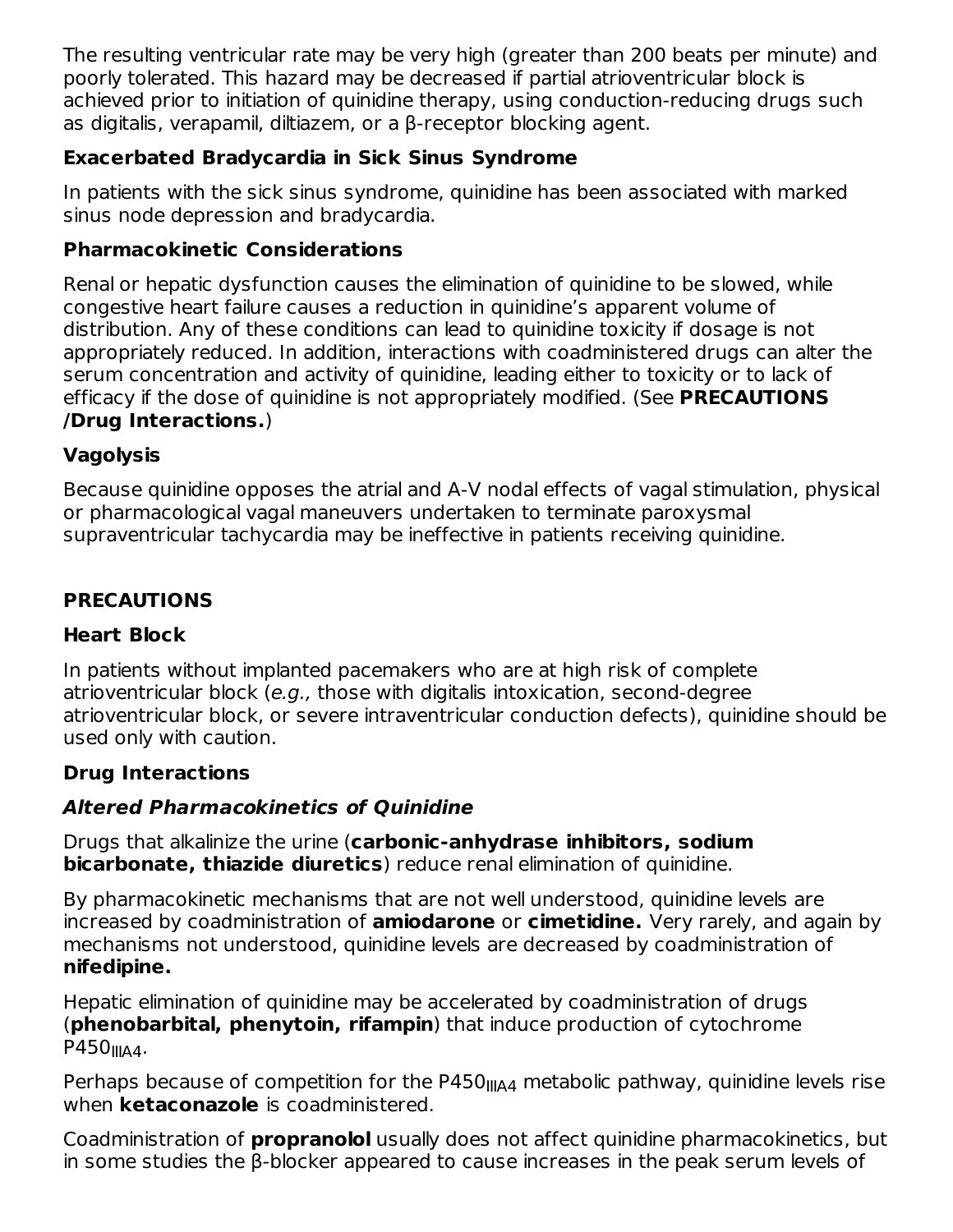quinidine, decreases in quinidine's volume of distribution, and decreases in total quinidine clearance. The effects (if any) of coadministration of **other** β**-blockers** on quinidine pharmacokinetics have not been adequately studied.

Diltiazem significantly decreases the clearance and increases the  $t_{1/2}$  of quinidine, but quinidine does not alter the kinetics of diltiazem. Hepatic clearance of quinidine is significantly reduced during coadministration of **verapamil**, with corresponding increases in serum levels and half-life.

## **Altered Pharmacokinetics of Other Drugs**

Quinidine slows the elimination of **digoxin** and simultaneously reduces digoxin's apparent volume of distribution. As a result, serum digoxin levels may be as much as doubled. When quinidine and digoxin are coadministered, digoxin doses usually need to be reduced. Serum levels of **digoxin** are also raised when quinidine is coadministered, although the effect appears to be smaller.

By a mechanism that is not understood, quinidine potentiates the anticoagulatory action of **warfarin**, and the anticoagulant dosage may need to be reduced. Cytochrome <code>P450</code><sub>llD6</sub> is an enzyme critical to the metabolism of many drugs, notably including **mexiletine**, some **phenothiazines**, and most **polycyclic antidepressants**. Constitutional deficiency of cytochrome P450 $_{\parallel\text{D6}}$  is found in less than  $1\%$  of Orientals, in about 2% of American blacks, and in about 8% of American whites. Testing with debrisoquine is sometimes used to distinguish the P450<sub>IID6</sub>-deficient "poor metabolizers" from the majority-pheno-type "extensive metabolizers".

When drugs whose metabolism is P450 $_{\sf IID6}$ -dependent are given to poor metabolizers, the serum levels achieved are higher, sometimes much higher, than the serum levels achieved when identical doses are given to extensive metabolizers. To obtain similar clinical benefit without toxicity, doses given to poor metabolizers may need to be greatly reduced. In the cases of prodrugs whose actions are actually mediated by <code>P450</code><sub>llD6</sub>produced metabolites (for example, **codeine** and **hydrocodone**, whose analgesic and antitussive effects appear to be mediated by morphine and hydromorphone, respectively), it may not be possible to achieve the desired clinical benefits in poor metabolizers.

Quinidine is not metabolized by cytochrome P450<sub>IID6</sub>, but therapeutic serum levels of quinidine inhibit the action of cytochrome P450<sub>IID6</sub>, effectively converting extensive metabolizers into poor metabolizers. Caution must be exercised whenever quinidine is prescribed together with drugs metabolized by cytochrome P450 $_{\rm{HDG}}$ .

Perhaps by competing for pathways of renal clearance, coadministration of quinidine causes an increase in serum levels of **procainamide**.

Serum levels of **haloperidol** are increased when quinidine is coadministered.

Presumably because both drugs are metabolized by cytochrome P450 $_{\rm{HDG}}$ , coadministration of quinidine causes variable slowing of the metabolism of **nifedipine**. Interactions with other dihydropyridine calcium-channel blockers have not been reported, but these agents (including **felodipine**, **nicardipine**, and **nimodipine**) are all dependent upon P450<sub>IIIA4</sub> for metabolism, so similar interactions with quinidine should be anticipated.

## **Altered Pharmacodynamics of Other Drugs**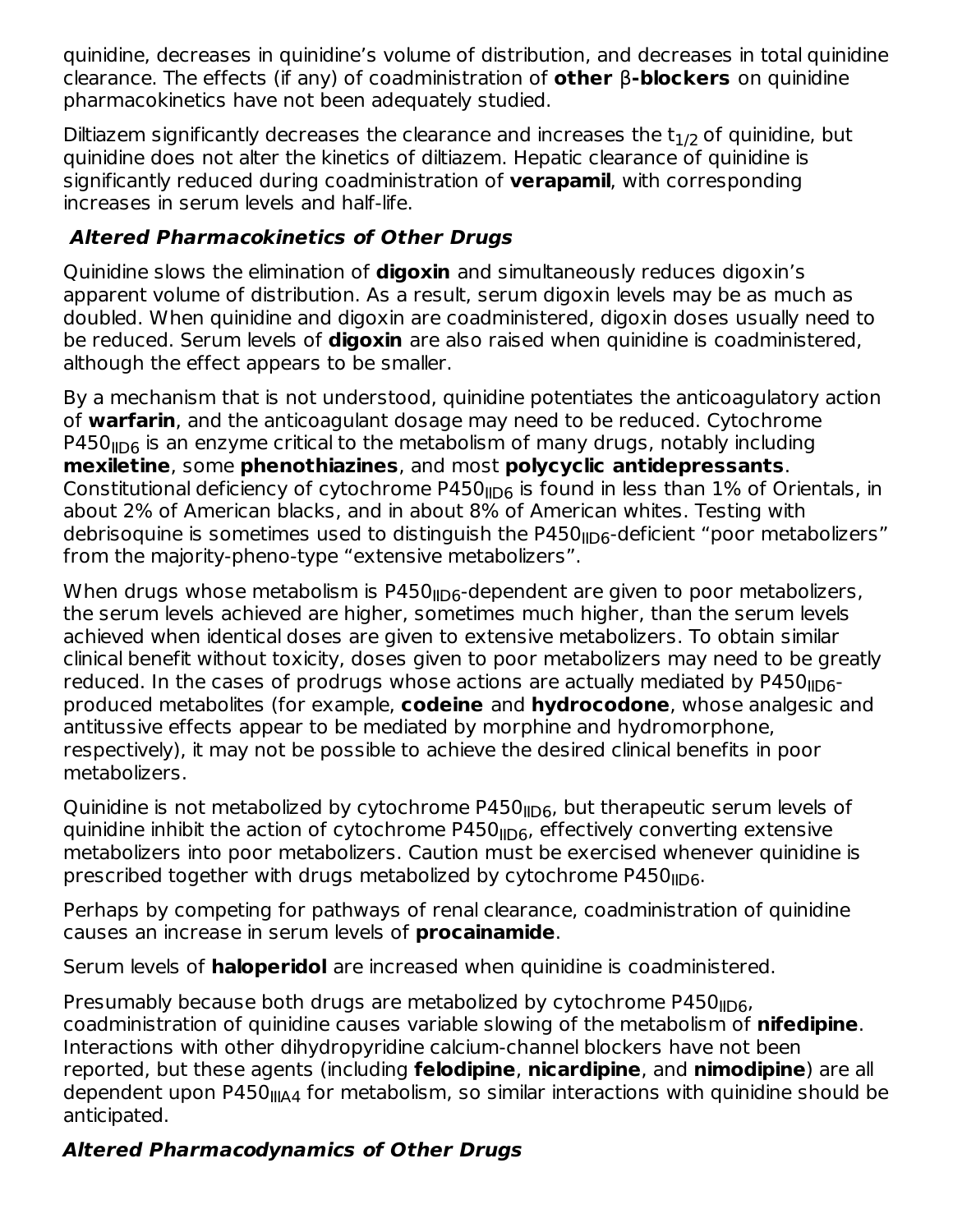Quinidine's anitcholinergic, vasodilating, and negative inotropic actions may be additive to those of other drugs with these effects, and antagonistic to those of drugs with cholinergic, vasoconstricting, and positive inotropic effects. For example, when quinidine and **verapamil** are coadministered in doses that are each well tolerated as monotherapy, hypotension attributable to additive peripheral α-blockade is sometimes reported.

Quinidine potentiates the actions of depolarizing (succinylcholine, decamethonium) and nondepolarizing (d-tubocurarine, pancuronium) **neuromuscular blocking agents**. These phenomena are not well understood, but they are observed in animal models as well as in humans. In addition, in vitro addition of quinidine to the serum of pregnant women reduces the activity of pseudocholinesterase, an enzyme that is essential to the metabolism of succinylcholine.

# **Non-Interactions of Quinidine With Other Drugs**

Quinidine has no clinically significant effect on the pharmacokinetics of **diltiazem, flecainide, mephenytoin, metoprolol, propafenone, propranolol, quinine, timolol,** or **tocainide**.

Conversely, the pharmacokinetics of quinidine are not significantly affected by **caffeine, ciprofloxacin, digoxin, diltiazem, felodipine, omeprazole,** or **quinine.** Quinidine's pharmacokinetics are also unaffected by cigarette smoking.

# **Information for Patients**

Before prescribing quinidine sulfate as prophylaxis against recurrence of atrial fibrillation, the physician should inform the patient of the risks and benefits to be expected (see **CLINICAL PHARMACOLOGY**). Discussion should include the facts:

- that the goal of therapy will be a reduction (probably not to zero) in the frequency of episodes of atrial fibrillation; and
- that reduced frequency of fibrillatory episodes may be expected, if achieved, to bring symptomatic benefit; but
- that no data are available to show that reduced frequency of fibrillatory episodes will reduce the risks of irreversible harm through stroke or death; and in fact

• that such data as are available suggest that treatment with quinidine sulfate is likely to increase the patient's risk of death.

## **Carcinogenesis, Mutagenesis, Impairment of Fertility**

Animal studies to evaluate quinidine's carcinogenic or mutagenic potential have not been performed. Similarly, there are no animal data as to quinidine's potential to impair fertility.

# **Pregnancy**

# **Pregnancy Category C**

Animal reproductive studies have not been conducted with quinidine. There are no adequate and well-controlled studies in pregnant women. Quinidine should be given to a pregnant woman only if clearly needed.

Human placental transport of quinidine has not been systematically studied. In one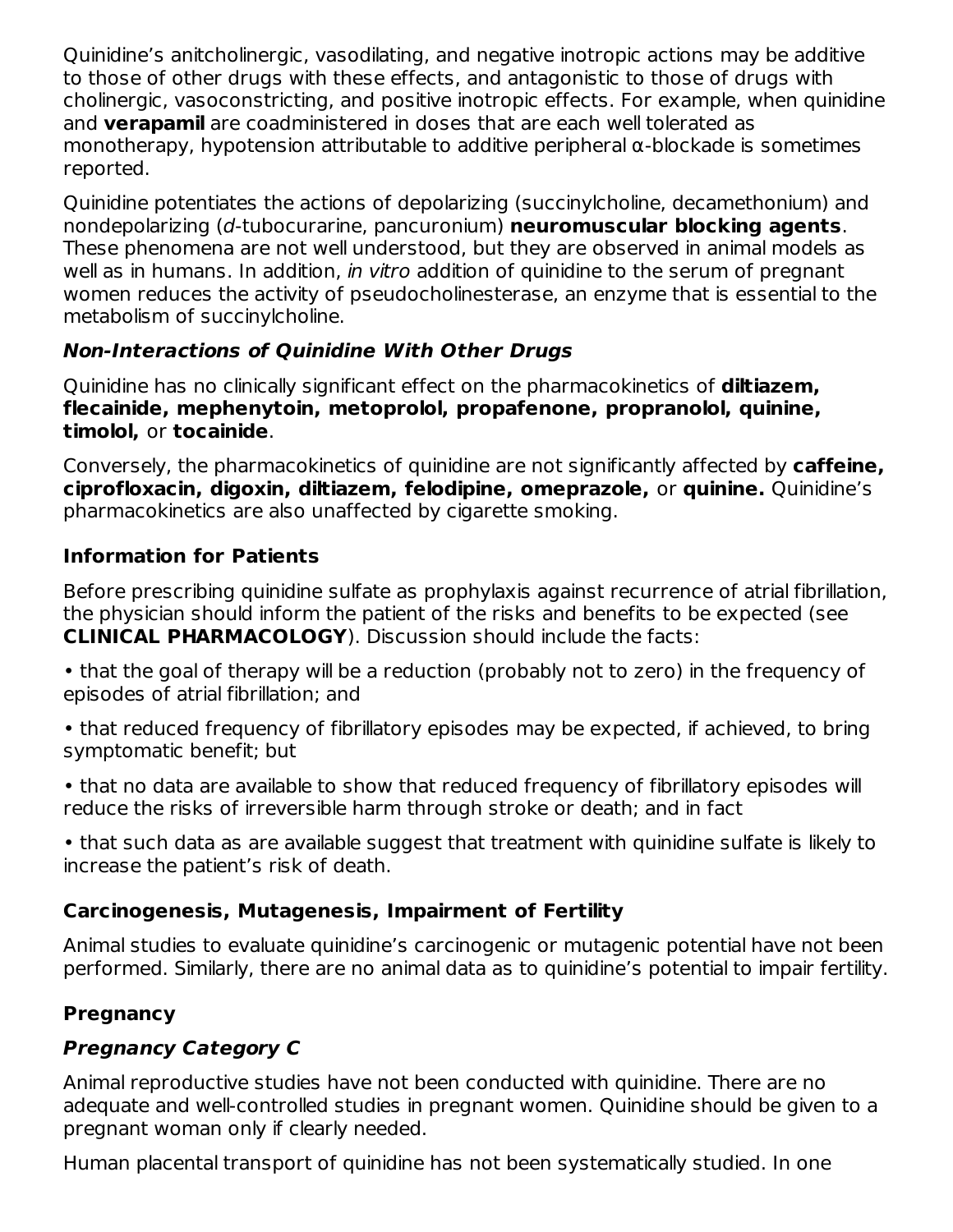neonate whose mother had received quinidine throughout her pregnancy, the serum level of quinidine was equal to that of the mother, with no apparent ill effect. The level of quinidine in amniotic fluid was about three times higher than that found in serum. In another case, the levels of quinidine and 3-hydroxyquinidine in cord blood were about 30% of simultaneous maternal levels.

### **Labor and Delivery**

Quinine is said to be oxytocic in humans, but there are no adequate data as to quinidine's effects (if any) on human labor and delivery.

### **Nursing Mothers**

Quinidine is present in human milk at levels slightly lower than those in maternal serum; a human infant ingesting such milk should (scaling directly by weight) be expected to develop serum quinidine levels at least an order of magnitude lower than those of the mother. On the other hand, the pharmacokinetics and pharmacodynamics of quinidine in human infants have not been adequately studied, and neonates' reduced protein binding of quinidine may increase their risk of toxicity at low total serum levels. Administration of quinidine should (if possible) be avoided in lactating women who continue to nurse.

### **Geriatric Use**

Safety and efficacy of quinidine in elderly patients has not been systematically studied.

### **Pediatric Use**

In antimalarial trials, quinidine was as safe and effective in pediatric patients as in adults. Notwithstanding the known pharmacokinetic differences between children and adults (see **CLINICAL PHARMACOLOGY, Pharmacokinetics and Metabolism**), children in these trials received the same doses (on a mg/kg basis) as adults.

Safety and effectiveness of antiarrhythmic use in pediatric patients have not been established.

## **ADVERSE REACTIONS**

Quinidine preparations have been used for many years, but there are only sparse data from which to estimate the incidence of various adverse reactions. The adverse reactions most frequently reported have consistently been gastrointestinal, including diarrhea, nausea, vomiting, and heartburn/esophagitis. In one study of 245 adult outpatients who received quinidine to suppress premature ventricular contractions, the incidences of reported adverse experiences were as shown in the table below. The most serious quinidine-associated adverse reactions are described above under **WARNINGS.**

| Adverse Experiences in a 245-Patient PVC Trial<br>Incidence $(\%)$ |                      |  |  |
|--------------------------------------------------------------------|----------------------|--|--|
|                                                                    | $ $ Incidence $(\%)$ |  |  |
| diarrhea                                                           | 85(35)               |  |  |
| "upper gastrointestinal                                            | 55(22)               |  |  |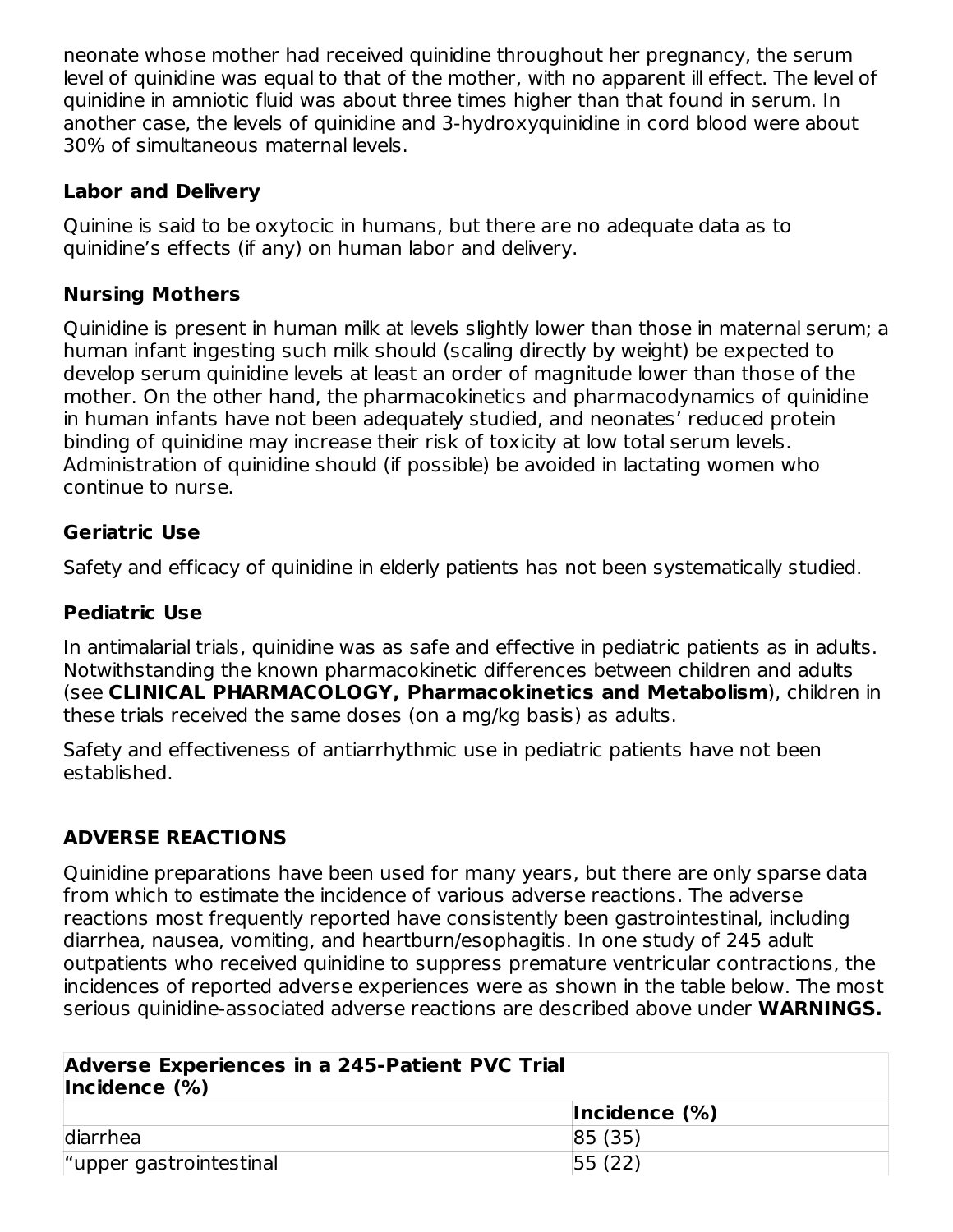| distress"              |        |
|------------------------|--------|
| lightheadedness        | 37(15) |
| headache               | 18(7)  |
| fatigue                | 17(7)  |
| palpitations           | 16(7)  |
| angina-like pain       | 14(6)  |
| weakness               | 13(5)  |
| rash                   | 11(5)  |
| visual problems        | 8(3)   |
| change in sleep habits | 7(3)   |
| tremor                 | 6(2)   |
| nervousness            | 5(2)   |
| discoordination        | 3(1)   |

Vomiting and diarrhea can occur as isolated reactions to therapeutic levels of quinidine, but they may also be the first signs of **cinchonism,** a syndrome that may also include tinnitus, reversible high-frequency hearing loss, deafness, vertigo, blurred vision, diplopia, photophobia, headache, confusion, and delirium.

Cinchonism is most often a sign of chronic quinidine toxicity, but it may appear in sensitive patients after a single moderate dose.

A few cases of **hepatotoxicity**, including granulomatous hepatitis, have been reported in patients receiving quinidine. All of these have appeared during the first few weeks of therapy, and most (not all) have remitted once quinidine was withdrawn.

**Autoimmune and inflammatory syndromes** associated with quinidine therapy have included fever, urticaria, flushing, exfoliative rash, bronchospasm, psoriaform rash, pruritus and lymphadenopathy, hemolytic anemia, vasculitis, pneumonitis, thrombocytopenic purpura, uveitis, angioedema, agranulocytosis, the sicca syndrome, arthralgia, myalgia, elevation in serum levels of skeletal-muscle enzymes, and a disorder resembling systemic lupus erythematosus.

Convulsions, apprehension, and ataxia have been reported, but it is not clear that these were not simply the results of hypotension and consequent cerebral hypoperfusion. There are many reports of syncope. Acute psychotic reactions have been reported to follow the first dose of quinidine, but these reactions appear to be extremely rare.

Other adverse reactions occasionally reported include depression, mydriasis, disturbed color perception, night blindness, scotomata, optic neuritis, visual field loss, photosensitivity, and abnormalities of pigmentation.

#### **To report SUSPECTED ADVERSE REACTIONS, contact Sandoz Inc. at 1-800- 525-8747 or FDA at 1-800-FDA-1088 or www.fda.gov/medwatch**

## **OVERDOSAGE**

Overdoses with various oral formulations of quinidine have been well described. Death has been described after a 5-gram ingestion by a toddler, while an adolescent was reported to survive after ingesting 8 grams of quinidine.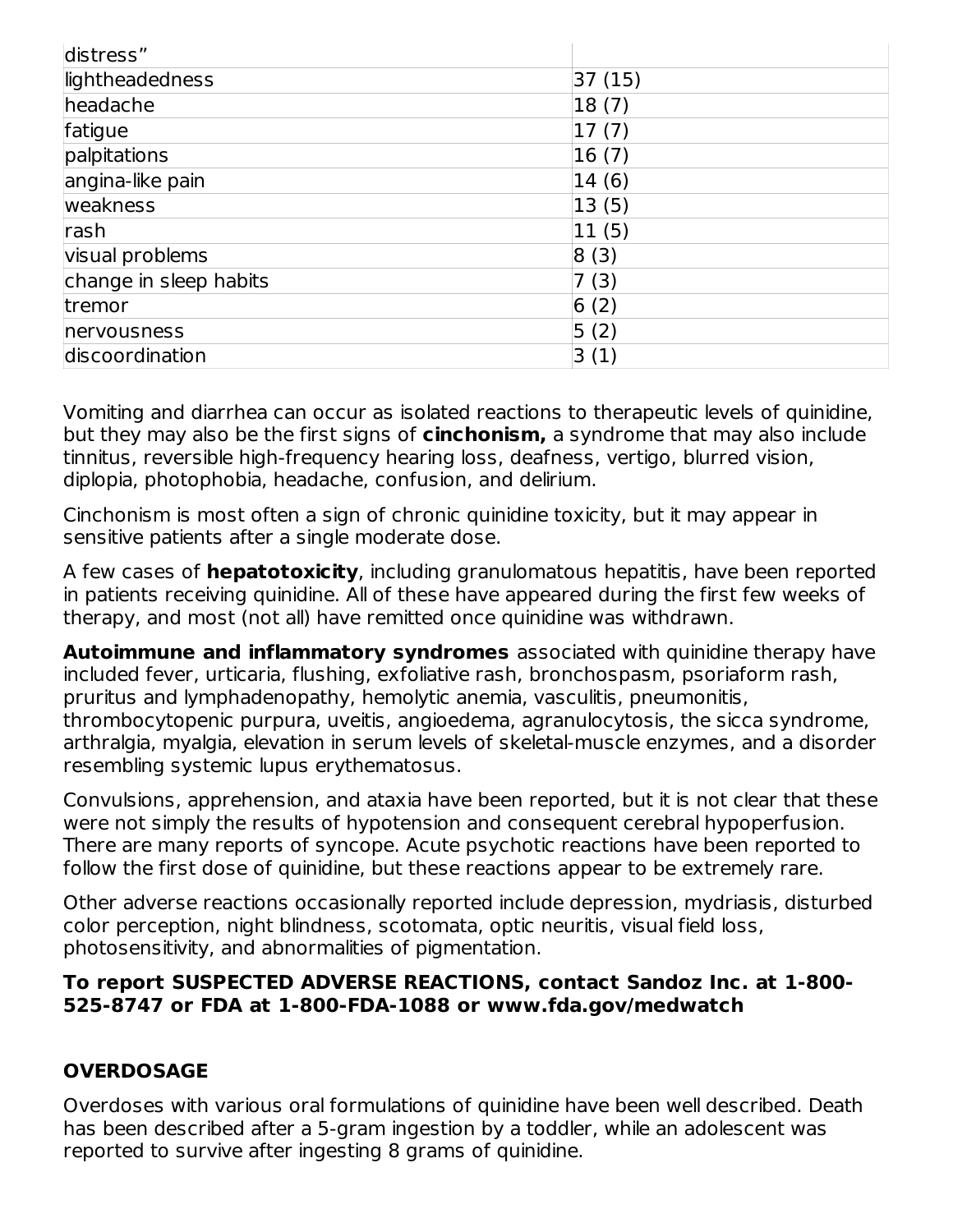The most important ill effects of acute quinidine overdoses are ventricular arrhythmias and hypotension. Other signs and symptoms of overdose may include vomiting, diarrhea, tinnitus, high-frequency hearing loss, vertigo, blurred vision, diplopia, photophobia, headache, confusion, and delirium.

# **Arrhythmias**

Serum quinidine levels can be conveniently assayed and monitored, but the electrocardiographic QT $_{\sf C}$  interval is a better predictor of quinidine-induced ventricular arrhythmias.

The necessary treatment of hemodynamically unstable polymorphic ventricular tachycardia (including torsades de pointes) is withdrawal of treatment with quinidine and either immediate cardioversion or, if a cardiac pacemaker is in place or immediately available, immediate overdrive pacing. After pacing or cardioversion, further management must be guided by the length of the QT $_{\rm C}$  interval.

Quinidine-associated ventricular tachyarrhythmias with normal underlying QT $_{\rm C}$  intervals have not been adequately studied. Because of the theoretical possibility of QTprolonging effects that might be additive to those of quinidine, other antiarrhythmics with Class I (disopyramide, procainamide) or Class III activities should (if possible) be avoided.

Similarly, although the use of bretylium in quinidine overdose has not been reported, it is reasonable to expect that the  $\alpha$ -blocking properties of bretylium might be additive to those of quinidine, resulting in problematic hypotension.

If the post-cardioversion QT $_{\rm C}$  interval is prolonged, then the pre-cardioversion polymorphic ventricular tachyarrhythmia was (by definition) torsades de pointes. In this case, lidocaine and bretylium are unlikely to be of value, and other Class I antiarrhythmics (disopyramide, procainamide) are likely to exacerbate the situation. Factors contributing to  $\mathsf{QT}_\mathsf{C}$  prolongation (especially hypokalemia, hypomagnesemia, and hypocalcemia) should be sought out and (if possible) aggressively corrected.

Prevention of recurrent torsades may require sustained overdrive pacing or the cautious administration of isoproterenol (30 to 150 ng/kg/min).

## **Hypotension**

Quinidine-induced hypotension that is not due to an arrhythmia is likely to be a consequence of quinidine-related α-blockade and vasorelaxation. Simple repletion of central volume Trendelenburg positioning, saline infusion) may be sufficient therapy; other interventions reported to have been beneficial in this setting are those that increase peripheral vascular resistance, including α-agonist catecholamines (norepinephrine, metaraminol) and the Military Anti-Shock Trousers.

## **Treatment**

To obtain up-to-date information about the treatment of overdose, a good resource is your certified Regional Poison-Control Center. Telephone numbers of certified poisoncontrol centers are listed in the Physicians' Desk Reference (PDR). In managing overdose, consider the possibilities of multiple-drug overdoses, drug-drug interactions, and unusual drug kinetics in your patient.

# **Accelerated Removal**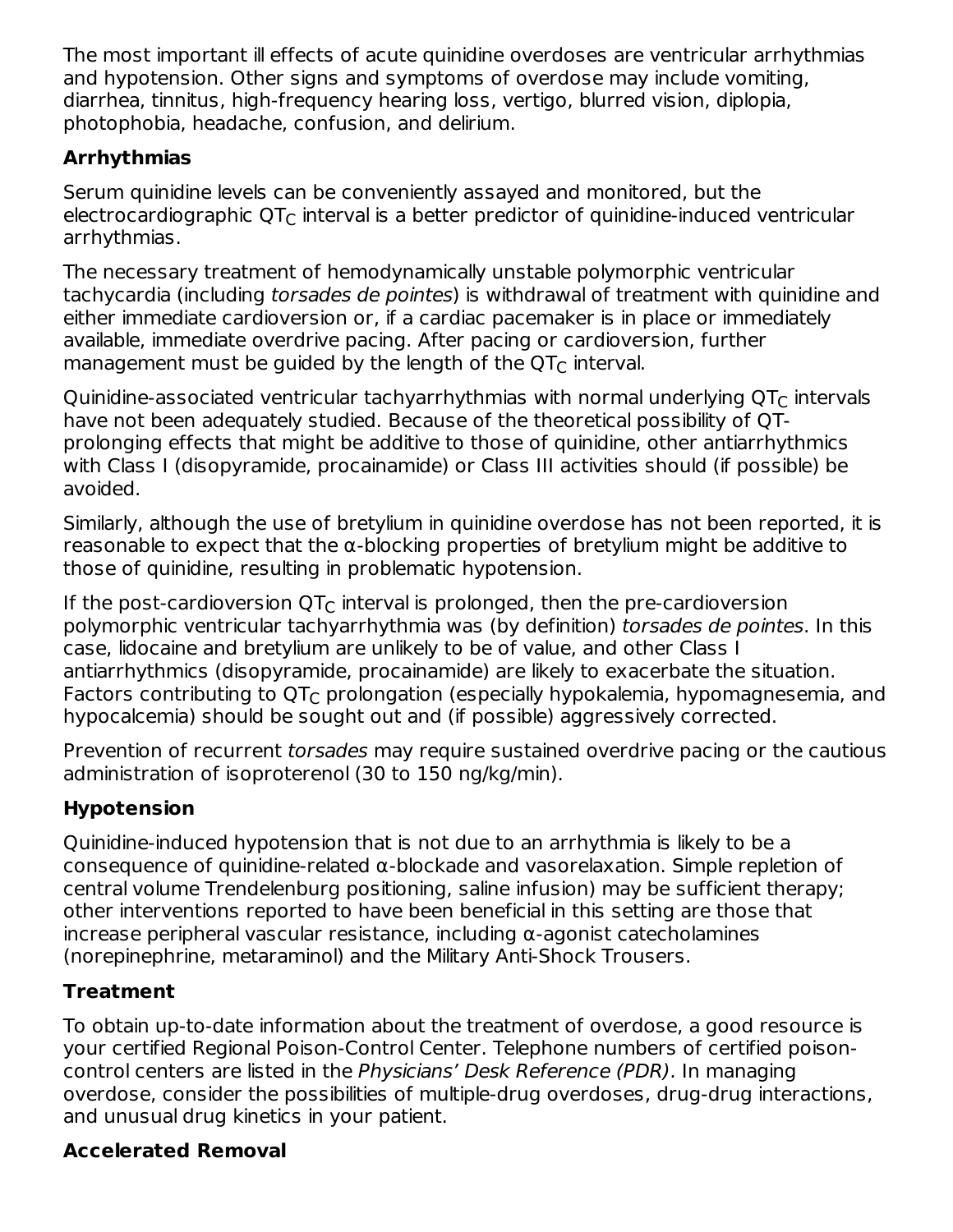Adequate studies of orally-administered activated charcoal in human overdoses of quinidine have not been reported, but there are animal data showing significant enhancement of systemic elimination following this intervention, and there is at least one human case report in which the elimination half-life of quinidine in the serum was apparently shortened by repeated gastric lavage.

Activated charcoal should be avoided if an ileus is present; the conventional dose is 1 gram/kg, administered every 2 to 6 hours as a slurry with 8 mL/kg of tap water.

Although renal elimination of quinidine might theoretically be accelerated by maneuvers to acidify the urine, such maneuvers are potentially hazardous and of no demonstrated benefit.

Quinidine is not usually removed from the circulation by dialysis.

Following quinidine overdose, drugs that delay elimination of quinidine (cimetidine, carbonicanhydrase inhibitors, thiazide diuretics) should be withdrawn unless absolutely required.

## **DOSAGE AND ADMINISTRATION**

## **Treatment of P.Falcipum Malaria**

Quinidine sulfate tablets are used in one of the approved regimens for the treatment of life-threatening P. falciparum malaria. The central component of the regimen is Quinidine Gluconate Injection, and the regimen is described in the package insert of Quinidine Gluconate Injection.

## **Conversion of Atrial Fibrillation/Flutter to Sinus Rhythm**

Especially in patients with known structural heart disease or other risk factors for toxicity, initiation or dose-adjustment of treatment with quinidine sulfate should generally be performed in a setting where facilities and personnel for monitoring and resuscitation are continuously available. Patients with symptomatic atrial fibrillation/ flutter should be treated with quinidine sulfate only after ventricular rate control (e.g., with digitalis or βblockers) has failed to provide satisfactory control of symptoms.

Adequate trials have not identified an optimal regimen of quinidine sulfate for conversion of atrial fibrillation/flutter to sinus rhythm. In one reported regimen, the patient first receives two tablets (400 mg; 332 mg of quinidine base) of quinidine sulfate every six hours. If this regimen has not resulted in conversion after 4 or 5 doses, then the dose is cautiously increased. If, at any point during administration, the QRS complex widens to 130% of its pre-treatment duration; the QT $_{\rm C}$  interval widens to 130% of its pretreatment duration and is then longer than 500 ms; P waves disappear; or the patient develops significant tachycardia, symptomatic bradycardia, or hypotension, then quinidine sulfate is discontinued, and other means of conversion (e.g., direct-current cardioversion) are considered.

## **Reduction of Frequency of Relapse Into Atrial Fibrillation/Flutter**

In a patient with a history of frequent symptomatic episodes of atrial fibrillation/flutter, the goal of therapy with quinidine sulfate should be an increase in the average time between episodes. In most patients, the tachyarrhythmia will recur during therapy with quinidine sulfate, and a single recurrence should not be interpreted as therapeutic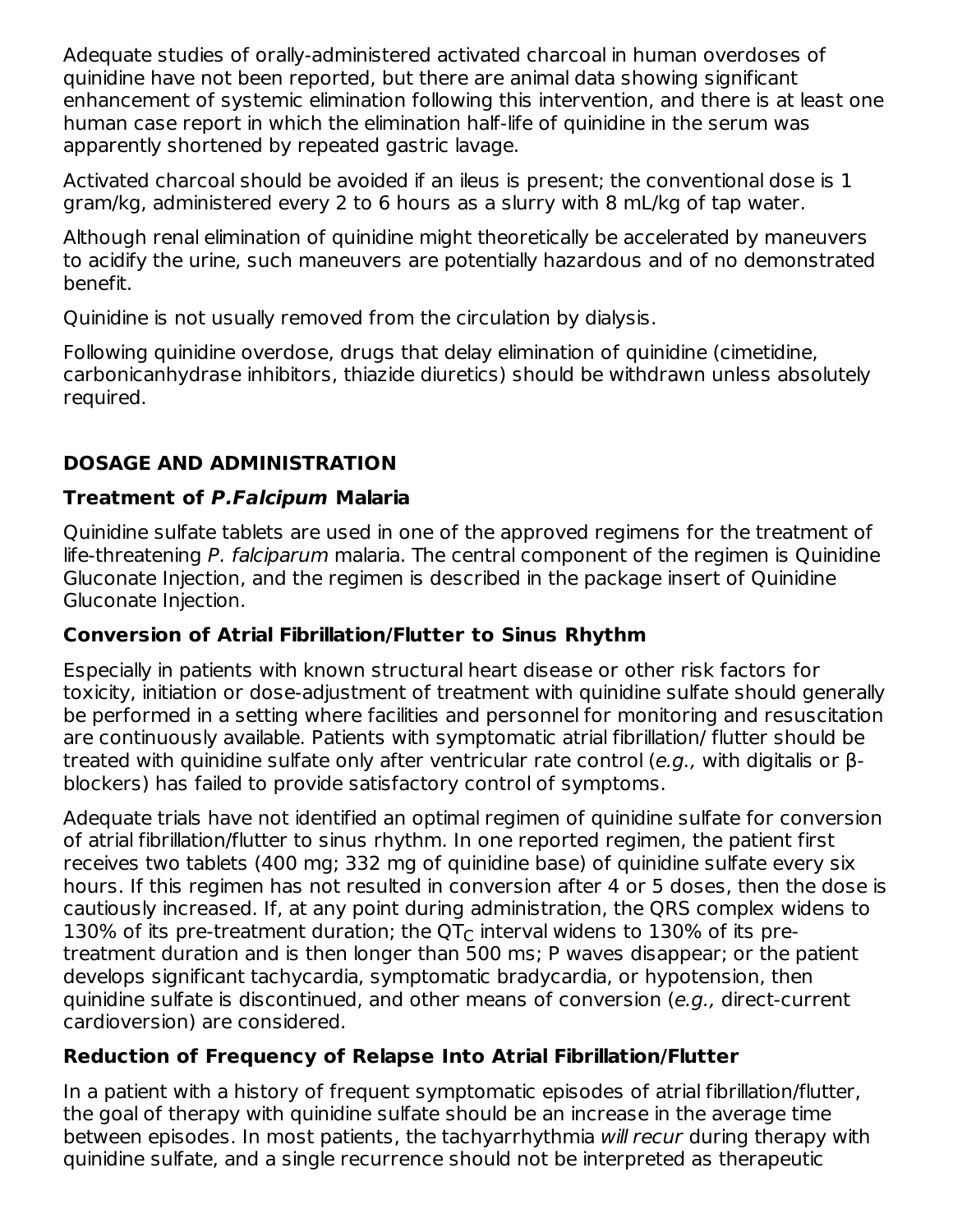failure.

Especially in patients with known structural heart disease or other risk factors for toxicity, initiation or dose-adjustment of treatment with quinidine sulfate should generally be performed in a setting where facilities and personnel for monitoring and resuscitation are continuously available. Monitoring should be continued for two or three days after initiation of the regimen on which the patient will be discharged.

Therapy with quinidine sulfate should be begun with 200 mg (equivalent to 166 mg of quinidine base) every six hours. If this regimen is well tolerated, if the serum quinidine level is still well within the laboratory's therapeutic range, and if the average time between arrhythmic episodes has not been satisfactorily increased, then the dose may be cautiously raised. The total daily dosage should be reduced if the QRS complex widens to 130% of its pretreatment duration; the QT $_{\rm C}$  interval widens to 130% of its pretreatment duration and is then longer than 500 ms; P waves disappear; or the patient develops significant tachycardia, symptomatic bradycardia, or hypotension.

## **Suppression of Ventricular Arrhythmias**

Dosing regimens for the use of quinidine sulfate in suppressing life-threatening ventricular arrhythmias have not been adequately studied. Described regimens have generally been similar to the regimen described just above for the prophylaxis of symptomatic atrial fibrillation/flutter. Where possible, therapy should be guided by the results of programmed electrical stimulation and/or Holter monitoring with exercise.

## **HOW SUPPLIED**

Quinidine Sulfate Tablets are supplied as follows:

200 mg - White tablet scored imprinted E511

NDC 0185-4346-01 bottles of 100

NDC 0185-4346-10 bottles of 1000

300 mg - White tablet scored imprinted E512

NDC 0185-1047-01 bottles of 100

NDC 0185-1047-10 bottles of 1000

Store at 20° to 25°C (68° to 77°F) [see USP Controlled Room Temperature].

Dispense in a well-closed, light-resistant container.

# **KEEP OUT OF THE REACH OF CHILDREN.**

Manufactured for

Sandoz Inc.

Princeton, NJ 08540

Manufactured by

Epic Pharma, LLC

Laurelton, NY 11413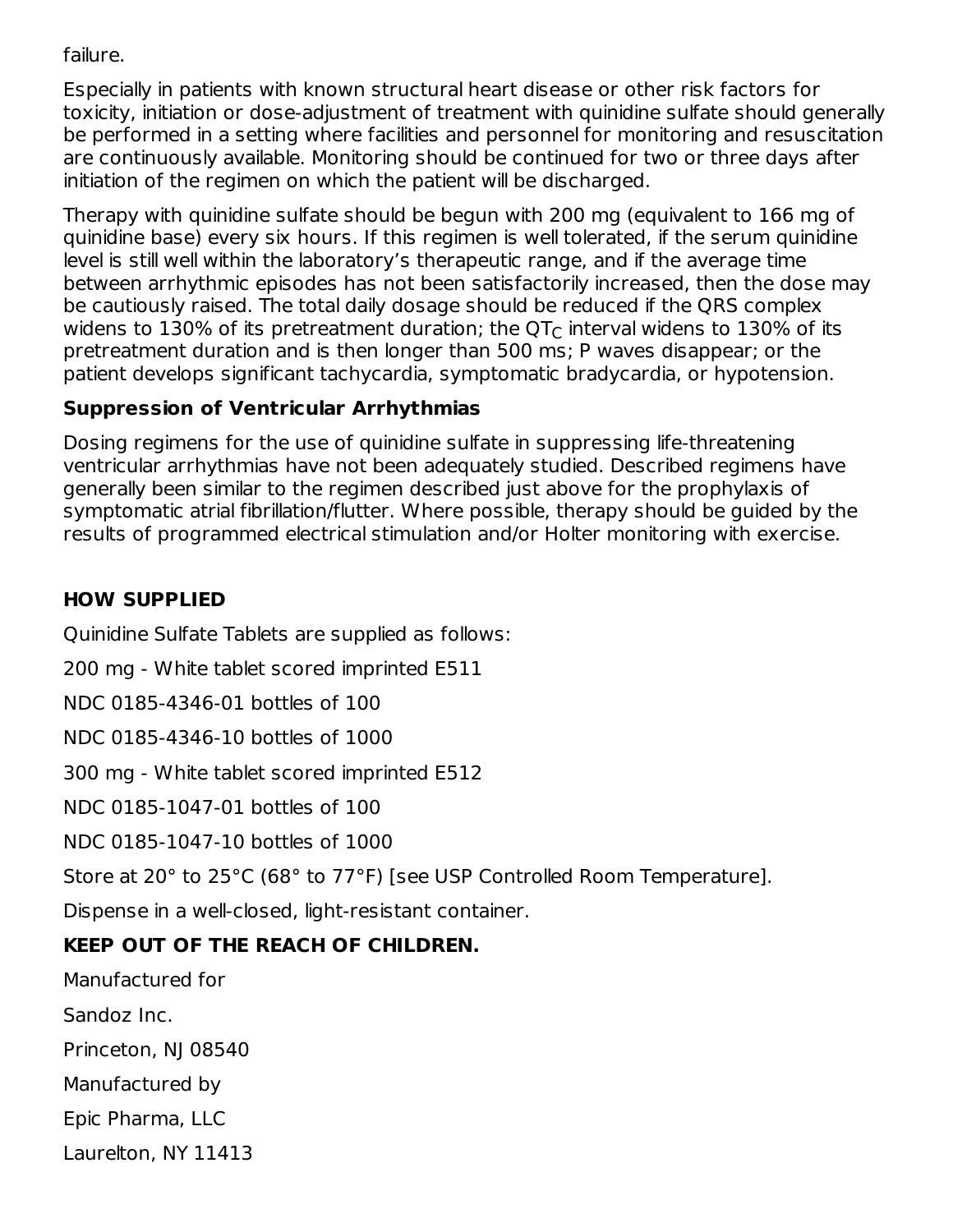Rev. August 2019 MF1047REV08/19

#### **Package/Label Display Panel**

**NDC** 0185-4346-01

#### **Quinidine Sulfate Tablets, USP**

200 mg

Rx only

100 Tablets

Sandoz



### **Package/Label Display Panel**

**NDC** 0185-1047-01

#### **Quinidine Sulfate Tablets, USP**

300 mg

Rx only

100 Tablets

Sandoz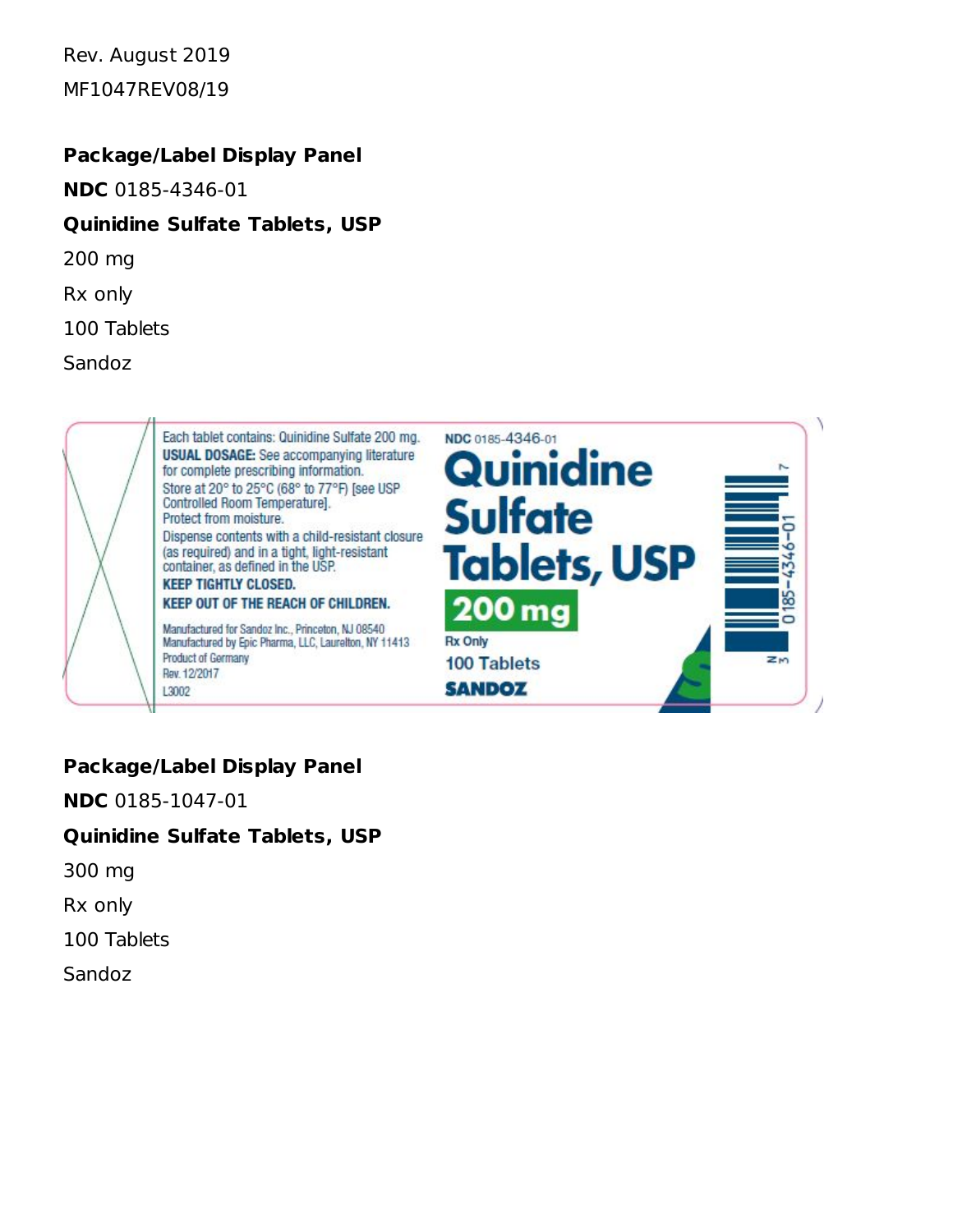

### **QUINIDINE SULFATE**

quinidine sulfate tablet

|                                | quiniquite suitate tablet                                        |                             |                            |                     |                                                                    |                           |                                       |            |                                     |
|--------------------------------|------------------------------------------------------------------|-----------------------------|----------------------------|---------------------|--------------------------------------------------------------------|---------------------------|---------------------------------------|------------|-------------------------------------|
|                                |                                                                  |                             |                            |                     |                                                                    |                           |                                       |            |                                     |
| <b>Product Information</b>     |                                                                  |                             |                            |                     |                                                                    |                           |                                       |            |                                     |
|                                | <b>Product Type</b>                                              |                             |                            |                     | <b>HUMAN PRESCRIPTION DRUG</b>                                     | <b>Item Code (Source)</b> |                                       |            | NDC:0185-4346                       |
|                                | <b>Route of Administration</b>                                   |                             | ORAL                       |                     |                                                                    |                           |                                       |            |                                     |
|                                |                                                                  |                             |                            |                     |                                                                    |                           |                                       |            |                                     |
|                                | <b>Active Ingredient/Active Moiety</b>                           |                             |                            |                     |                                                                    |                           |                                       |            |                                     |
|                                |                                                                  |                             | <b>Ingredient Name</b>     |                     |                                                                    |                           | <b>Basis of Strength</b>              |            | <b>Strength</b>                     |
|                                |                                                                  |                             |                            |                     | QUINIDINE SULFATE (UNII: J13S2394HE) (QUINIDINE - UNII:ITX08688JL) |                           | <b>QUINIDINE SULFATE</b>              |            | 200 mg                              |
|                                |                                                                  |                             |                            |                     |                                                                    |                           |                                       |            |                                     |
|                                |                                                                  |                             |                            |                     |                                                                    |                           |                                       |            |                                     |
| <b>Inactive Ingredients</b>    |                                                                  |                             |                            |                     |                                                                    |                           |                                       |            |                                     |
| <b>Ingredient Name</b>         |                                                                  |                             |                            |                     |                                                                    | <b>Strength</b>           |                                       |            |                                     |
|                                | SUCROSE (UNII: C151H8M554)                                       |                             |                            |                     |                                                                    |                           |                                       |            |                                     |
|                                | STARCH, CORN (UNII: O8232NY3SJ)                                  |                             |                            |                     |                                                                    |                           |                                       |            |                                     |
|                                | MICROCRYSTALLINE CELLULOSE (UNII: OP1R32D61U)                    |                             |                            |                     |                                                                    |                           |                                       |            |                                     |
|                                | ZINC STEARATE (UNII: H92E6QA4FV)                                 |                             |                            |                     |                                                                    |                           |                                       |            |                                     |
|                                |                                                                  |                             |                            |                     |                                                                    |                           |                                       |            |                                     |
| <b>Product Characteristics</b> |                                                                  |                             |                            |                     |                                                                    |                           |                                       |            |                                     |
|                                | Color                                                            |                             | <b>WHITE</b>               |                     | <b>Score</b>                                                       |                           |                                       | 2 pieces   |                                     |
|                                | <b>Shape</b>                                                     | <b>ROUND</b><br><b>Size</b> |                            | 9mm                 |                                                                    |                           |                                       |            |                                     |
|                                | Flavor                                                           |                             |                            | <b>Imprint Code</b> |                                                                    |                           | E;511                                 |            |                                     |
|                                | <b>Contains</b>                                                  |                             |                            |                     |                                                                    |                           |                                       |            |                                     |
|                                |                                                                  |                             |                            |                     |                                                                    |                           |                                       |            |                                     |
|                                |                                                                  |                             |                            |                     |                                                                    |                           |                                       |            |                                     |
| <b>Packaging</b>               |                                                                  |                             |                            |                     |                                                                    |                           |                                       |            |                                     |
| #                              | <b>Item Code</b>                                                 |                             | <b>Package Description</b> |                     |                                                                    |                           | <b>Marketing Start</b><br><b>Date</b> |            | <b>Marketing End</b><br><b>Date</b> |
| $\mathbf{1}$                   | NDC:0185-4346- 1000 in 1 BOTTLE; Type 0: Not a Combination<br>10 | Product                     |                            |                     |                                                                    | 11/24/1976                |                                       | 12/31/2017 |                                     |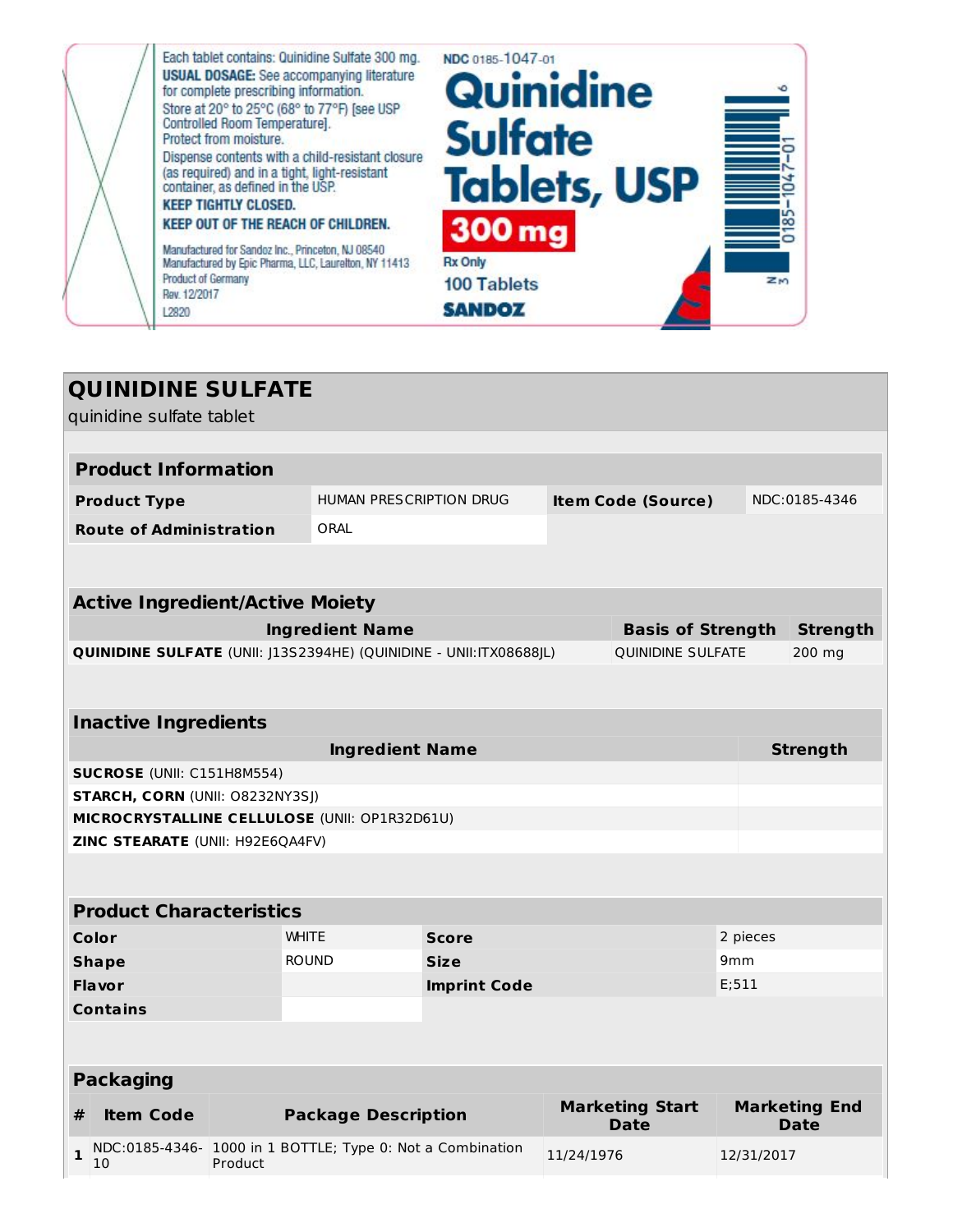| $\overline{2}$<br>01                                                      | NDC:0185-4346- 100 in 1 BOTTLE; Type 0: Not a Combination<br>Product                    |                                                            |                     | 11/24/1976                                           | 09/30/2024                          |                                     |  |
|---------------------------------------------------------------------------|-----------------------------------------------------------------------------------------|------------------------------------------------------------|---------------------|------------------------------------------------------|-------------------------------------|-------------------------------------|--|
|                                                                           |                                                                                         |                                                            |                     |                                                      |                                     |                                     |  |
|                                                                           |                                                                                         |                                                            |                     |                                                      |                                     |                                     |  |
| <b>Marketing Information</b>                                              |                                                                                         |                                                            |                     |                                                      |                                     |                                     |  |
| <b>Marketing</b><br>Category                                              |                                                                                         | <b>Application Number or Monograph</b><br><b>Citation</b>  |                     | <b>Marketing Start</b><br><b>Date</b>                | <b>Marketing End</b><br><b>Date</b> |                                     |  |
| <b>ANDA</b>                                                               | ANDA088072                                                                              |                                                            |                     | 11/24/1976                                           | 05/31/2025                          |                                     |  |
|                                                                           |                                                                                         |                                                            |                     |                                                      |                                     |                                     |  |
|                                                                           |                                                                                         |                                                            |                     |                                                      |                                     |                                     |  |
| <b>QUINIDINE SULFATE</b>                                                  |                                                                                         |                                                            |                     |                                                      |                                     |                                     |  |
| quinidine sulfate tablet                                                  |                                                                                         |                                                            |                     |                                                      |                                     |                                     |  |
|                                                                           |                                                                                         |                                                            |                     |                                                      |                                     |                                     |  |
| <b>Product Information</b>                                                |                                                                                         |                                                            |                     |                                                      |                                     |                                     |  |
| <b>Product Type</b>                                                       |                                                                                         | <b>HUMAN PRESCRIPTION DRUG</b>                             |                     | <b>Item Code (Source)</b>                            |                                     | NDC:0185-1047                       |  |
| <b>Route of Administration</b>                                            |                                                                                         | ORAL                                                       |                     |                                                      |                                     |                                     |  |
|                                                                           |                                                                                         |                                                            |                     |                                                      |                                     |                                     |  |
|                                                                           |                                                                                         |                                                            |                     |                                                      |                                     |                                     |  |
| <b>Active Ingredient/Active Moiety</b>                                    |                                                                                         | <b>Ingredient Name</b>                                     |                     |                                                      |                                     |                                     |  |
| <b>QUINIDINE SULFATE</b> (UNII: J13S2394HE) (QUINIDINE - UNII:ITX08688JL) |                                                                                         |                                                            |                     | <b>Basis of Strength</b><br><b>QUINIDINE SULFATE</b> |                                     | <b>Strength</b><br>300 mg           |  |
|                                                                           |                                                                                         |                                                            |                     |                                                      |                                     |                                     |  |
|                                                                           |                                                                                         |                                                            |                     |                                                      |                                     |                                     |  |
| <b>Inactive Ingredients</b>                                               |                                                                                         |                                                            |                     |                                                      |                                     |                                     |  |
|                                                                           |                                                                                         | <b>Ingredient Name</b>                                     |                     |                                                      |                                     | <b>Strength</b>                     |  |
| <b>SUCROSE</b> (UNII: C151H8M554)                                         |                                                                                         |                                                            |                     |                                                      |                                     |                                     |  |
|                                                                           | <b>STARCH, CORN (UNII: O8232NY3SI)</b><br>MICROCRYSTALLINE CELLULOSE (UNII: OP1R32D61U) |                                                            |                     |                                                      |                                     |                                     |  |
| ZINC STEARATE (UNII: H92E6QA4FV)                                          |                                                                                         |                                                            |                     |                                                      |                                     |                                     |  |
|                                                                           |                                                                                         |                                                            |                     |                                                      |                                     |                                     |  |
|                                                                           |                                                                                         |                                                            |                     |                                                      |                                     |                                     |  |
| <b>Product Characteristics</b>                                            |                                                                                         |                                                            |                     |                                                      |                                     |                                     |  |
| <b>Color</b>                                                              |                                                                                         | <b>WHITE</b>                                               | <b>Score</b>        |                                                      | 2 pieces                            |                                     |  |
| <b>Shape</b>                                                              |                                                                                         | <b>ROUND</b>                                               | <b>Size</b>         |                                                      | 9 <sub>mm</sub>                     |                                     |  |
| <b>Flavor</b>                                                             |                                                                                         |                                                            | <b>Imprint Code</b> |                                                      | E;512                               |                                     |  |
|                                                                           |                                                                                         |                                                            |                     |                                                      |                                     |                                     |  |
| <b>Contains</b>                                                           |                                                                                         |                                                            |                     |                                                      |                                     |                                     |  |
|                                                                           |                                                                                         |                                                            |                     |                                                      |                                     |                                     |  |
| <b>Packaging</b>                                                          |                                                                                         |                                                            |                     |                                                      |                                     |                                     |  |
| <b>Item Code</b><br>#                                                     |                                                                                         | <b>Package Description</b>                                 |                     | <b>Marketing Start</b><br><b>Date</b>                |                                     | <b>Marketing End</b><br><b>Date</b> |  |
| $\mathbf{1}$<br>10                                                        | Product                                                                                 | NDC:0185-1047- 1000 in 1 BOTTLE; Type 0: Not a Combination |                     | 09/26/1983                                           | 12/31/2017                          |                                     |  |
| $\overline{2}$<br>01                                                      | Product                                                                                 | NDC:0185-1047- 100 in 1 BOTTLE; Type 0: Not a Combination  |                     | 09/26/1983                                           | 05/31/2025                          |                                     |  |
|                                                                           |                                                                                         |                                                            |                     |                                                      |                                     |                                     |  |